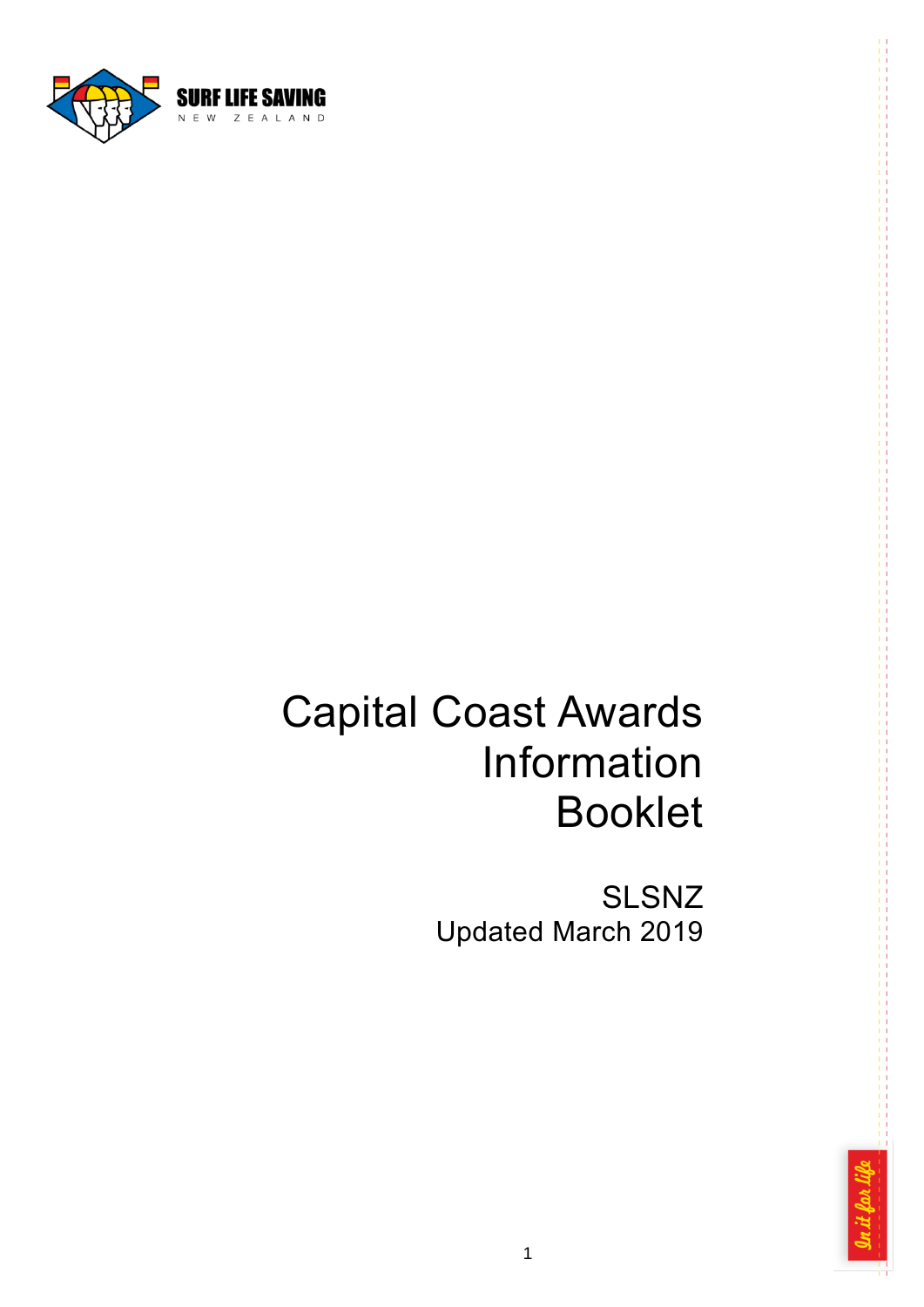# Table of contents

| Selection  |  |
|------------|--|
|            |  |
| Background |  |
|            |  |
|            |  |

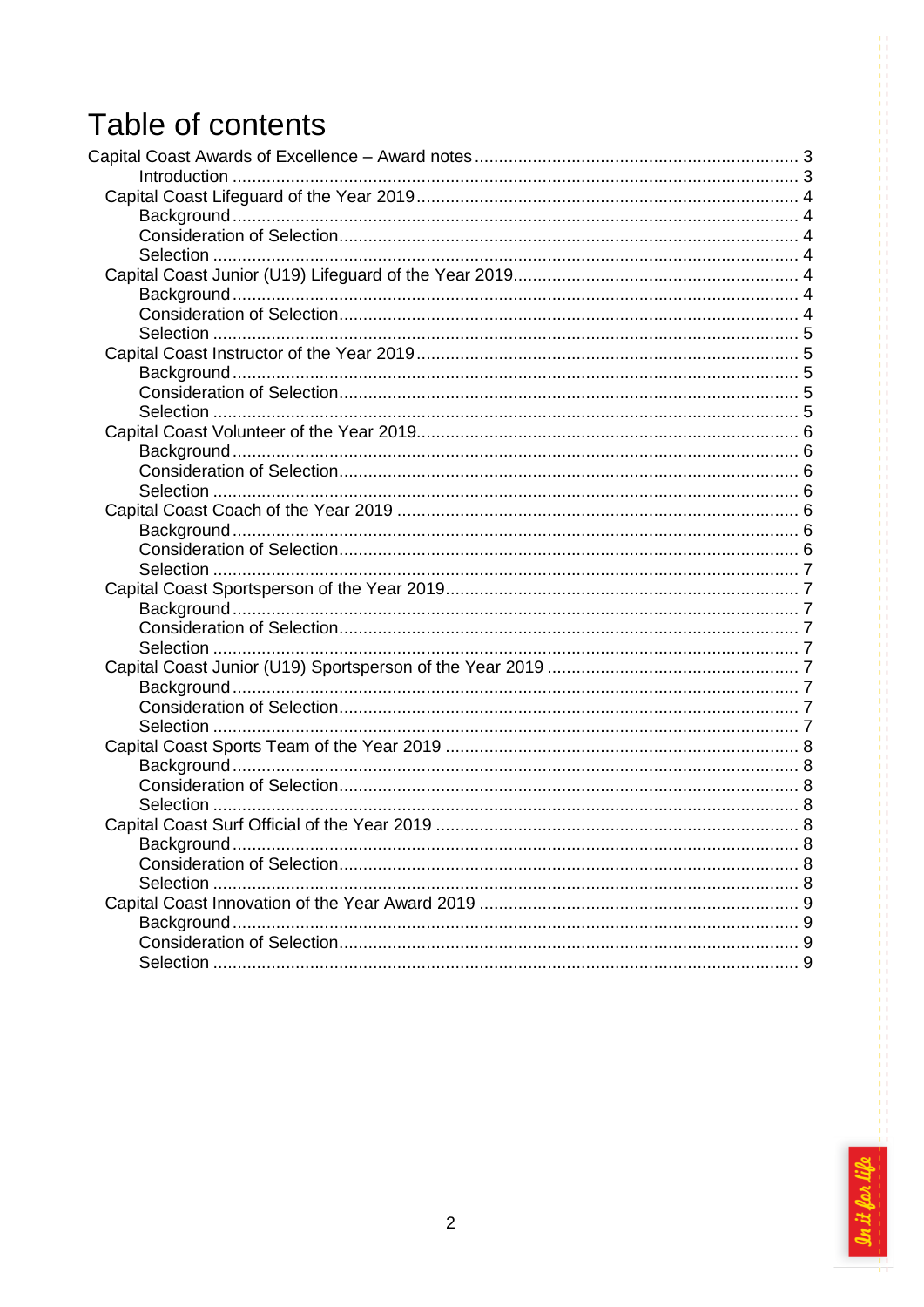### <span id="page-2-0"></span>Capital Coast Awards of Excellence – Award notes

### <span id="page-2-1"></span>Introduction

SLSNZ's Local Awards of Excellence programme recognises contribution of our members to the grass roots of Surf Life Saving during the 2019/2019 season. Each club is entitled and encouraged to enter one nomination per category (typically the winning club equivalent for the category). Nominations will be judged against the criteria outlined for each award by the Capital Coast Honours and Awards Committee.

The winners of local awards of excellence will automatically become finalists for the prestigious national DHL Awards of Excellence to be held later in 2019. Finalists will be judged by the National Sport Committee, National Lifesaving Committee or the board of SLSNZ depending on the award category.

The awards clubs are able to nominate for include:

- **Example 2** Lifeguard of the Year
- U19 Lifeguard of the Year
- $\blacksquare$  Instructor of the Year
- **Official of the Year**
- Coach of the Year<br>• Sportsperson of the
- Sportsperson of the Year
- **U19 Sportsperson of the Year**
- Sports Team of the Year
- **•** Volunteer of the Year
- Innovation Award

In addition, other awards that are judged without a specific nomination include:

- Rescue of the Year (this is now worked out from SLSNZ statistics as the way Rescue of the Month is dealt with has changed)
- **Club of the Year**

If you have any questions or queries about how to complete a nomination, please contact your local CDO for advice/guidance.

All nominations must be completed on the enclosed nomination forms. Please note there is a specific nomination form for each award. All forms are to be completed in Microsoft Word format (No PDF's). Please forward all completed nomination forms to Joss Urbahn (joss.urbahn@surflifesaving.org.nz) by Monday 15 April 2019.

#### **Timeline for Capital Coast Awards of Excellence**

Nominations Open Tuesday 19 March 2019 Nominations Close Monday 15 April 2019 Winners Decided **Early May** Capital Coast Awards of Excellence Saturday 25 May 2019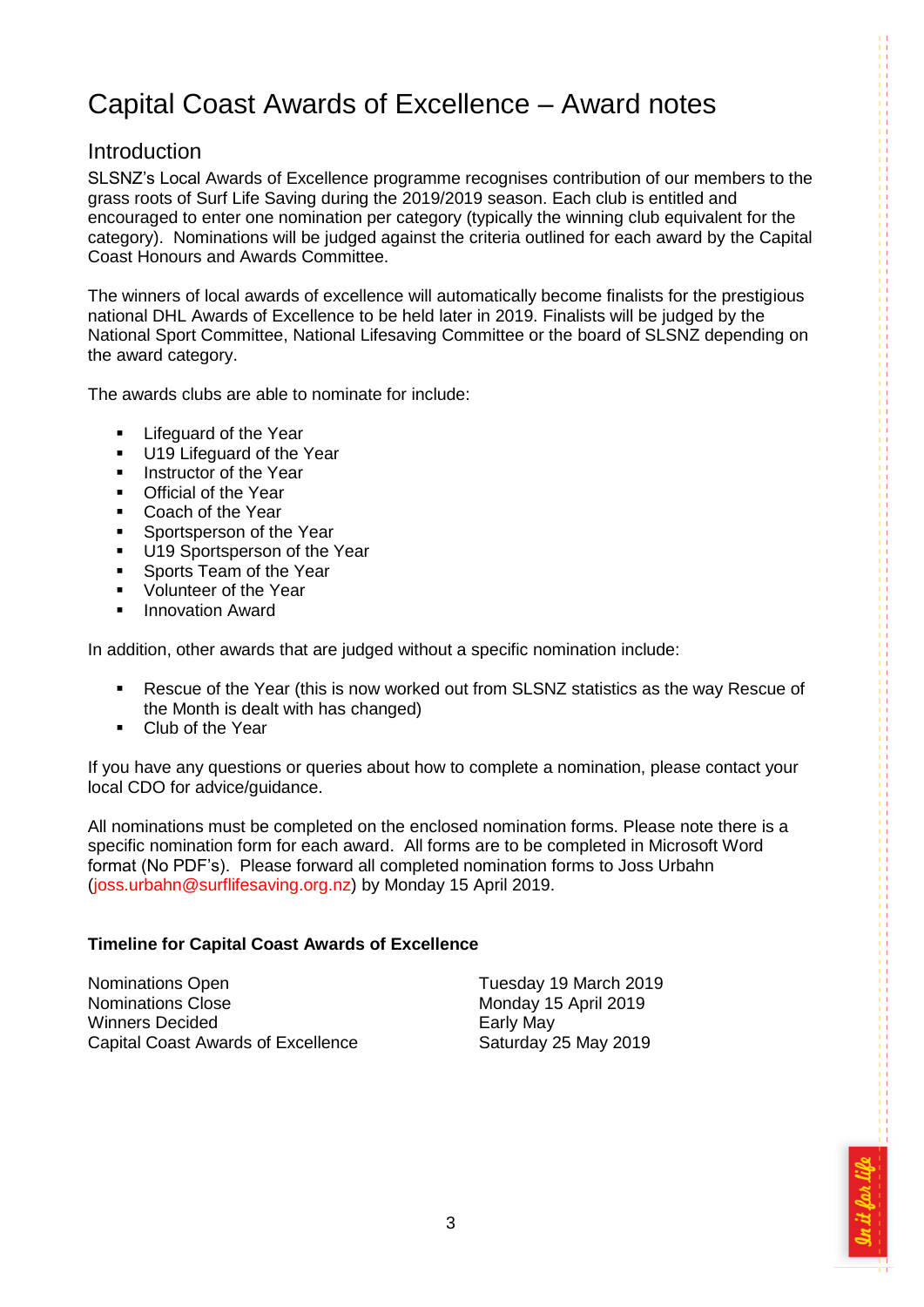# <span id="page-3-0"></span>Capital Coast Lifeguard of the Year 2019

### <span id="page-3-1"></span>**Background**

The purpose of this award is to recognise a member who has made an outstanding contribution to the delivery and development of drowning prevention services for SLSNZ. It is aimed at active surf lifeguards undertaking lifeguarding duties.

### <span id="page-3-2"></span>Consideration of Selection

The most important area of selection is the contribution to surf lifesaving during the period from May  $1<sup>st</sup>$  2018 to April 30<sup>th</sup> 2019. The successful nominee will be seen as a role model for surf lifeguards and therefore should portray a picture of health, knowledge, capability, credibility and leadership.

The key areas to be considered are:

- Patrolling duties
- **Award training duties**
- **Instructional**
- **Examining duties**
- **EXECULE ACTLUM** Club activities specific to surf lifesaving services
- **Regional activities specific to surf lifesaving services**
- Rescue related activities
- Personal award development to improve lifesaving capability
- Advocacy of surf lifesaving / beach safety in the community
- **Leadership of self and others**

#### <span id="page-3-3"></span>Selection

The Capital Coast Honours and Awards Committee will review all nominations to select the winner of the 2019 Surf Lifeguard of the Year.

Each club is urged to nominate their top lifeguard for this award. One nomination per club.

<span id="page-3-4"></span>The winner will automatically be a finalist for the national 2019 DHL Lifeguard of the Year award.

### Capital Coast Junior Lifeguard (U19) of the Year 2019

### <span id="page-3-5"></span>**Background**

The purpose of this award is to recognise a member who has made an outstanding contribution to the delivery and development of drowning prevention services for SLSNZ. It is aimed at active Under 19 surf lifeguards undertaking lifeguarding duties.

### <span id="page-3-6"></span>Consideration of Selection

The most important area of selection is the contribution to surf lifesaving during the period from May 1<sup>st</sup> 2018 to April 30<sup>th</sup> 2019. The successful nominee will be seen as a role model for surf lifeguards and therefore should portray a picture of health, knowledge, capability, credibility and leadership.

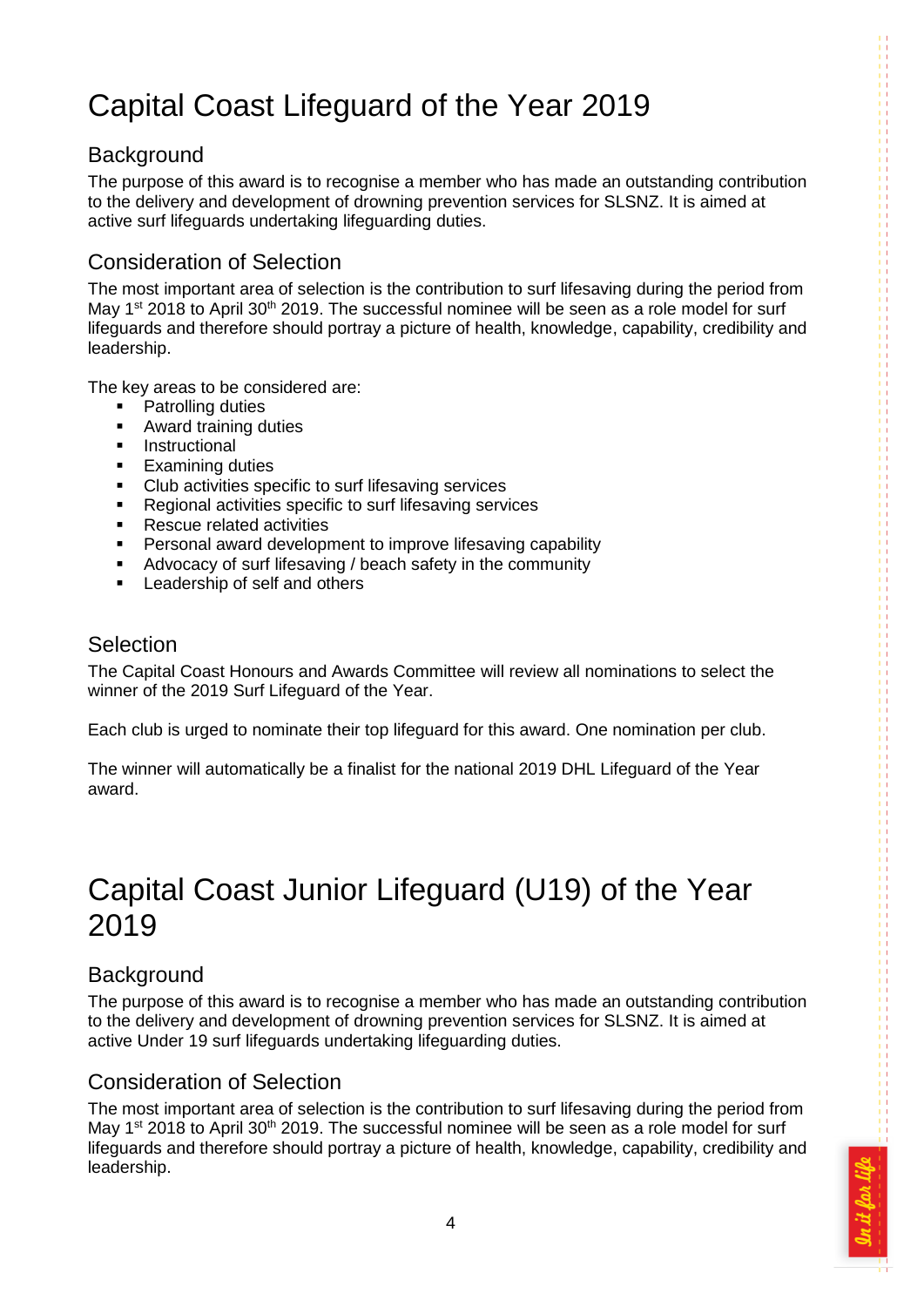The key areas to be considered are:

- Patrolling duties
- **Award training duties**
- **Instructional**
- **Examining duties**
- **Club activities specific to surf lifesaving services**
- **Regional activities specific to surf lifesaving services**
- Rescue related activities
- **Personal award development to improve lifesaving capability**
- Advocacy of surf lifesaving / beach safety in the community
- **Leadership of self and others**

### <span id="page-4-0"></span>Selection

The Capital Coast Honours and Awards Committee will review all nominations to select the winner of the 2019 Surf Lifeguard of the Year.

# <span id="page-4-1"></span>Capital Coast Instructor of the Year 2019

### <span id="page-4-2"></span>**Background**

The purpose of this award is to recognise a member who has made an outstanding contribution to the development of surf lifeguard capability in the 2018/2019 season.

### <span id="page-4-3"></span>Consideration of Selection

The most important area of selection is the contribution to overall enhancement of lifeguard capability during the period May  $1<sup>st</sup>$  2018 to April 30<sup>th</sup> 2019.

The key areas to be considered are:

- Club and Regional Lifeguard training duties
- **Local/Regional Examining duties**
- Regional Schools (such as power-craft schools, intermediate lifeguard schools etc)
- National Lifeguard School instructing
- **Personal award development to improve lifesaving capability**
- **EXECOMMUNITY INVOLVEMENT IN SULT LIFESAVING INSTRUCTION**
- Advocacy of surf lifesaving / beach safety in the community
- **Leadership of self and others**

#### <span id="page-4-4"></span>Selection

The Capital Coast Honours and Awards Committee will review all nominations to select the winner of the 2019 Instructor of the Year.

The winner will automatically be a finalist for the national 2019 DHL Instructor of the Year award.

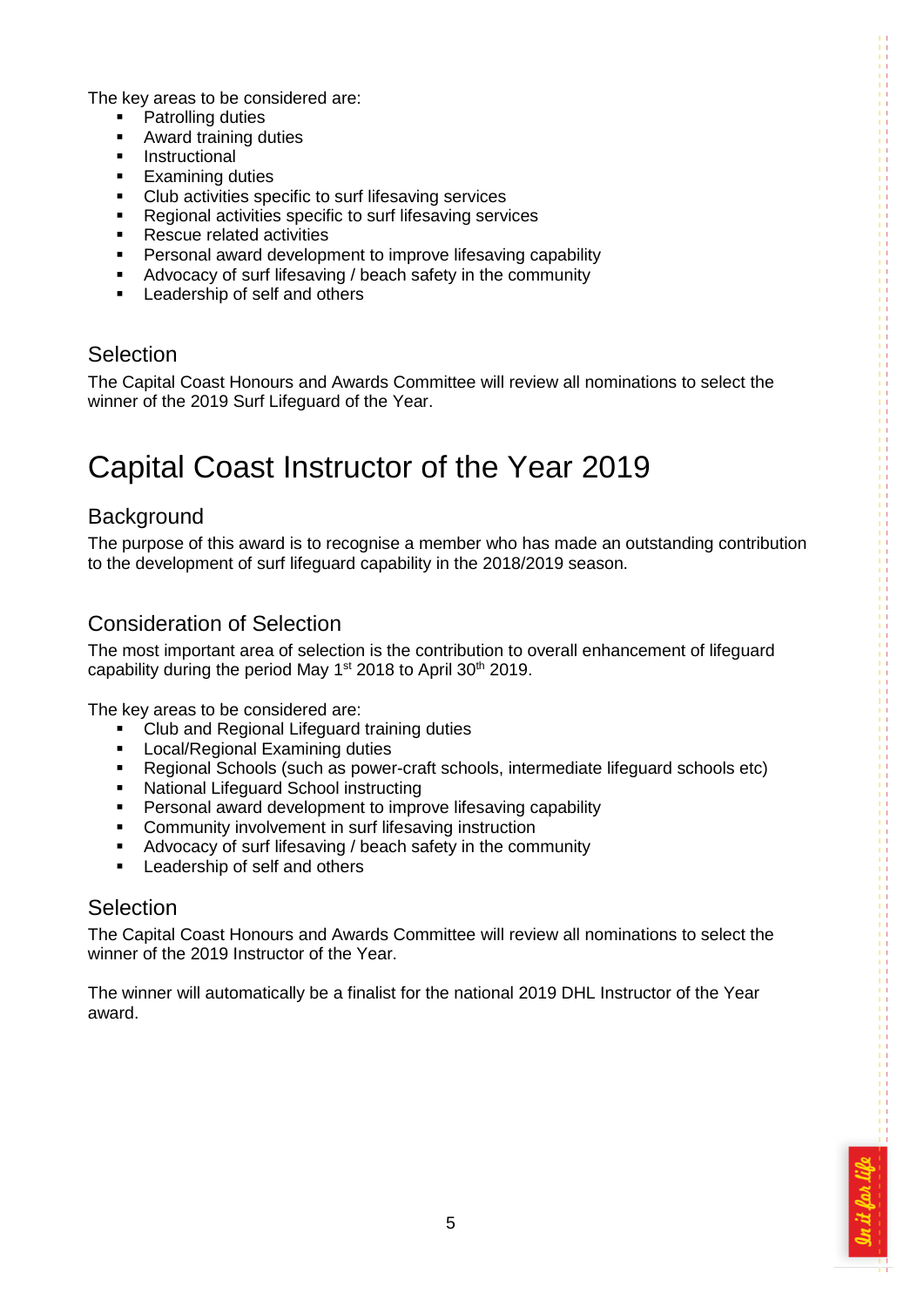# <span id="page-5-0"></span>Capital Coast Volunteer of the Year 2019

### <span id="page-5-1"></span>**Background**

The purpose of this award is to recognise an outstanding member who has made a significant volunteer contribution to enhancing surf lifesaving in 2018/2019.

### <span id="page-5-2"></span>Consideration of Selection

The most important area of selection is the voluntary contribution to overall enhancement of surf lifesaving during the period May  $1<sup>st</sup>$  2018 to April 30<sup>th</sup> 2019.

The key areas to be considered are:

- Volunteer contribution to surf lifesaving outputs at Club/Regional/National levels
- Management and Administration
- Funding / Sponsorship
- **Recruitment and induction programmes**
- **IMage of surf life saving**
- Promotion and marketing
- Aspects of development or innovation the member contributed significantly towards<br>
Demonstrated leadership by the nominee
- Demonstrated leadership by the nominee
- Personal development undertaken to improve volunteering performance
- Advocacy of surf lifesaving / beach safety in the community

#### <span id="page-5-3"></span>Selection

The Chairpersons of the Local Sport and Lifesaving Committees will review all nominations to select the winner of the 2019 Volunteer of the Year. Each club is urged to nominate their top volunteer for this award. One nominee per club.

The winner will automatically be a finalist for the national 2019 DHL Volunteer of the Year award.

Please note that the Board of SLSNZ will judge the finalists to decide the national DHL Volunteer of the Year award.

# <span id="page-5-4"></span>Capital Coast Coach of the Year 2019

#### <span id="page-5-5"></span>**Background**

The purpose of this award is to recognise a member who has made an outstanding contribution to the coaching of Surf Sport Teams and/or Individuals in 2018/2019.

#### <span id="page-5-6"></span>Consideration of Selection

The key areas to be considered are:

- Club, Regional and National Coaching Positions
- Results achieved due to coaching influence
- Number and capability of athletes coached
- Personal development undertaken to improve coaching performance
- Advocacy of surf lifesaving / beach safety and surf sport in the community
- **Leadership of self and others**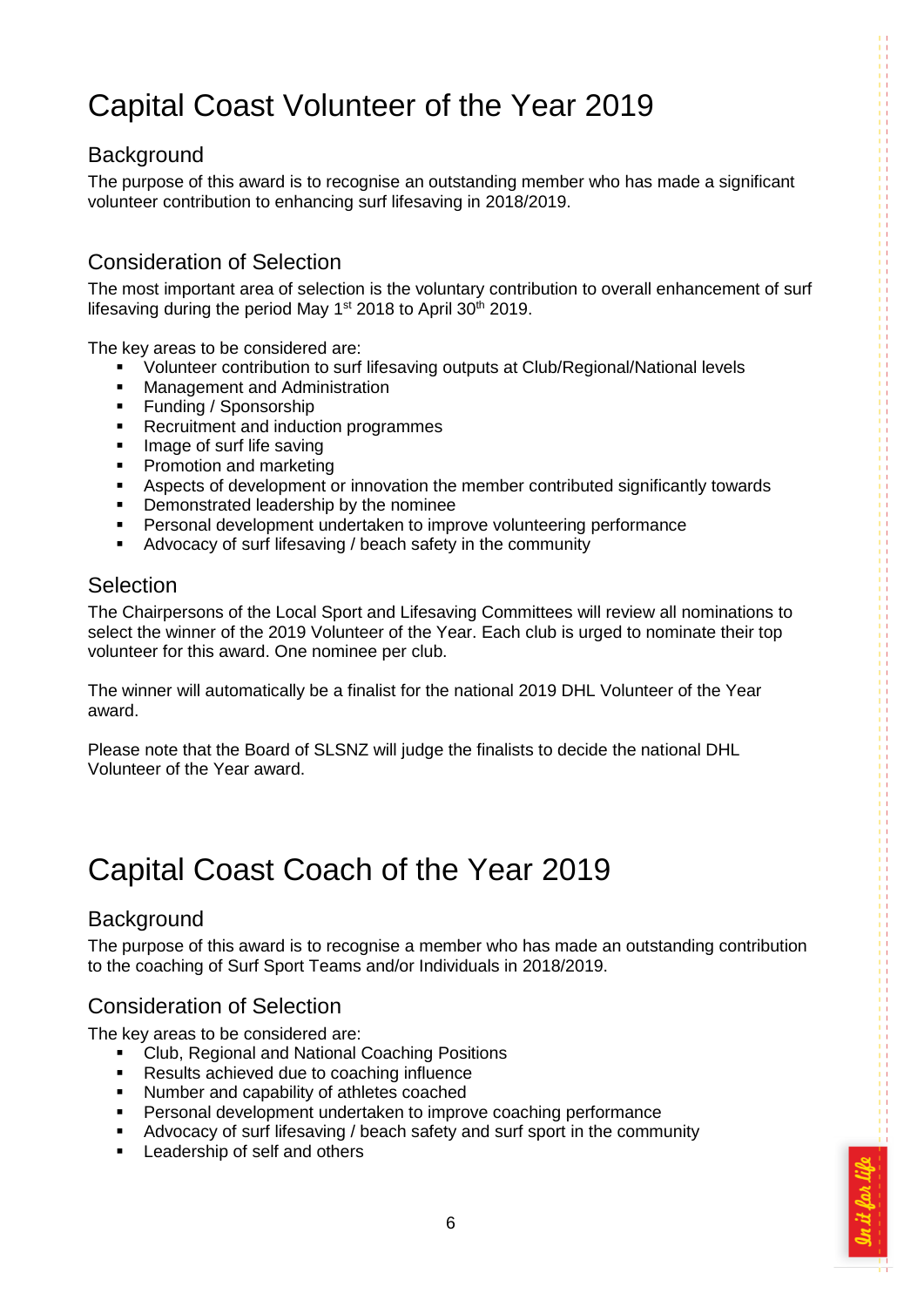### <span id="page-6-0"></span>Selection

The Capital Coast Honours and Awards Committee will review all nominations to select the winner of the 2019 Surf Coach of the Year.

<span id="page-6-1"></span>The winner will automatically be a finalist for the national 2019 DHL Surf Coach of the Year award.

# Capital Coast Sportsperson of the Year 2019

### <span id="page-6-2"></span>**Background**

The purpose of this award is to recognise an individual who has achieved outstanding results at surf lifesaving sport competitions in 2018/2019.

### <span id="page-6-3"></span>Consideration of Selection

The key areas to be considered are:

- Selection and achievement at international competition.
- **Selection and achievement at national competitions.**
- Selection and achievement at regional competition.

#### <span id="page-6-4"></span>Selection

The Capital Coast Honours and Awards Committee will review all nominations to select the winner of the 2019 Sportsperson of the Year.

This award should not be confused with the traditional 'International Sports Performance of the Year' which is awarded at the National Awards of Excellence and selected by the SLSNZ High Performance selectors.

# <span id="page-6-5"></span>Capital Coast Junior Sportsperson of the Year 2019

#### <span id="page-6-6"></span>**Background**

The purpose of this award is to recognise a Junior (U19/U16) individual who has achieved outstanding results at surf lifesaving sport competitions in 2018/2019.

#### <span id="page-6-7"></span>Consideration of Selection

The key areas to be considered are:

- Selection and achievement at international competition.
- Selection and achievement at national competitions.
- **Selection and achievement at regional competition.**

#### <span id="page-6-8"></span>**Selection**

The Capital Coast Honours and Awards Committee will review all nominations to select the winner of the 2019 Sportsperson of the Year.

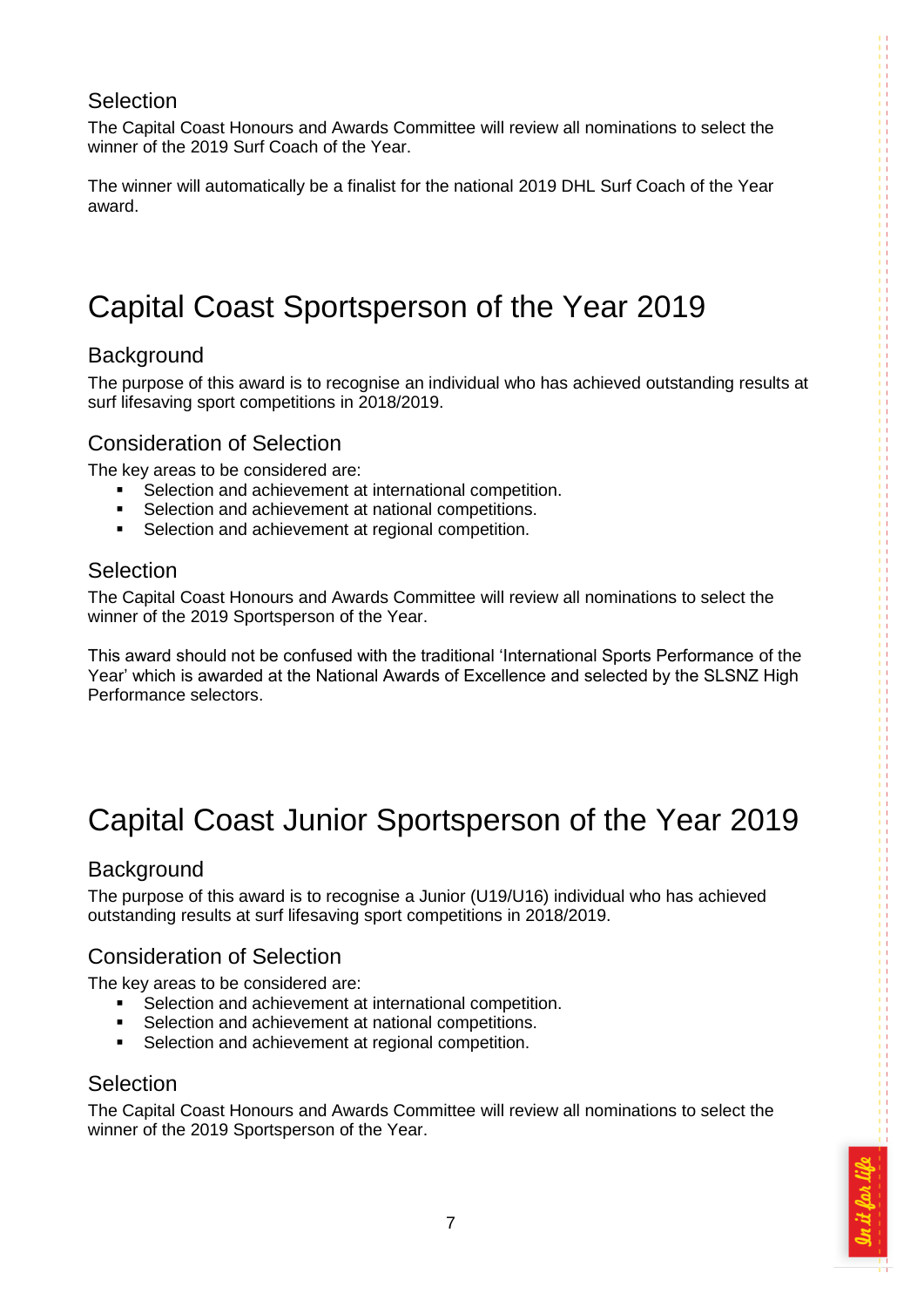This award should not be confused with the traditional 'International Sports Performance of the Year' which is awarded at the National Awards of Excellence and selected by the SLSNZ High Performance selectors.

# <span id="page-7-0"></span>Capital Coast Sports Team of the Year 2019

### <span id="page-7-1"></span>**Background**

The purpose of this award is to recognise a team who have achieved outstanding results at surf lifesaving sport competitions in 2018/2019.

#### <span id="page-7-2"></span>Consideration of Selection

The key areas to be considered are:

- Selection and achievement at international competition.
- Selection and achievement at national competitions.
- Selection and achievement at regional competition.

#### <span id="page-7-3"></span>**Selection**

The Capital Coast Honours and Awards Committee will review all nominations to select the winner of the 2019 Sports Team of the Year.

<span id="page-7-4"></span>This award should not be confused with the traditional 'International Sports Performance of the Year' which is awarded at the National Awards of Excellence and selected by the SLSNZ High Performance selectors.

# Capital Coast Surf Official of the Year 2019

#### <span id="page-7-5"></span>**Background**

The purpose of this award is to recognise a member who has made an outstanding contribution to the Officiating of surf lifesaving sport competitions in 2018/2019.

#### <span id="page-7-6"></span>Consideration of Selection

The key areas to be considered are:

- Local, Regional, National and International officiating positions held
- The level and quality of officiating achieved
- **Number of competitions officiated**
- **Development of new or emerging officials in the club or region**
- Personal development undertaken to improve officiating performance
- Advocacy of surf lifesaving / beach safety and surf sport in the community
- **Leadership of self and others**

#### <span id="page-7-7"></span>Selection

The Capital Coast Honours and Awards Committee will review all nominations to select the winner of the 2019 Surf Official of the Year.

The winner will automatically be a finalist for the national 2019 DHL Surf Official of the Year award.